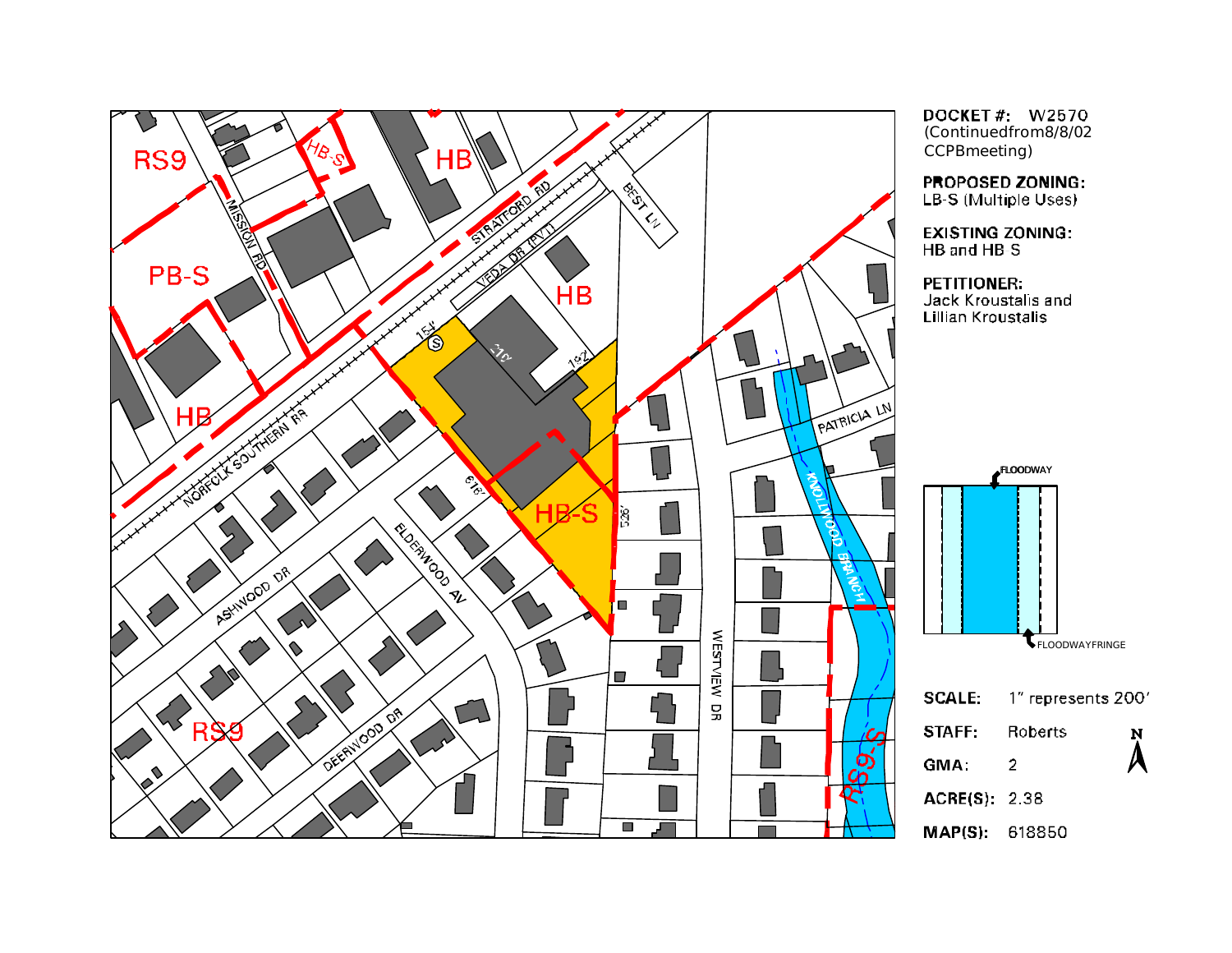September 20, 2002

Jack Kroustalis and Lillian Kroustalis 1251 Yorkshire Road Winston-Salem, NC 27106

RE: ZONING MAP AMENDMENT W-2570

Dear Mr. Kroustalis and Ms. Kroustalis:

The attached report of the Planning Board to the Board of Aldermen is sent to you at the request of the Aldermen. You will be notified by the City Secretary's Office of the date on which the Aldermen will hear this petition.

Sincerely,

A. Paul Norby, AICP Director of Planning

pc: City Secretary's Office, P.O. Box 2511, Winston-Salem, NC 27102 Stephen G. Calaway, 1330 Ashley Square, Winston-Salem, NC 27103 Paul Shepard, 8 West Third Street, Suite 245, Winston-Salem, NC 27101 Becky Venable, 706 S. Westview Street, Winston-Salem, NC 27103 Julie Magness, 630 Fenimore Street, Winston-Salem, NC 27103 Emmy Lou Raper, 698 Westview Drive, Winston-Salem, NC 27103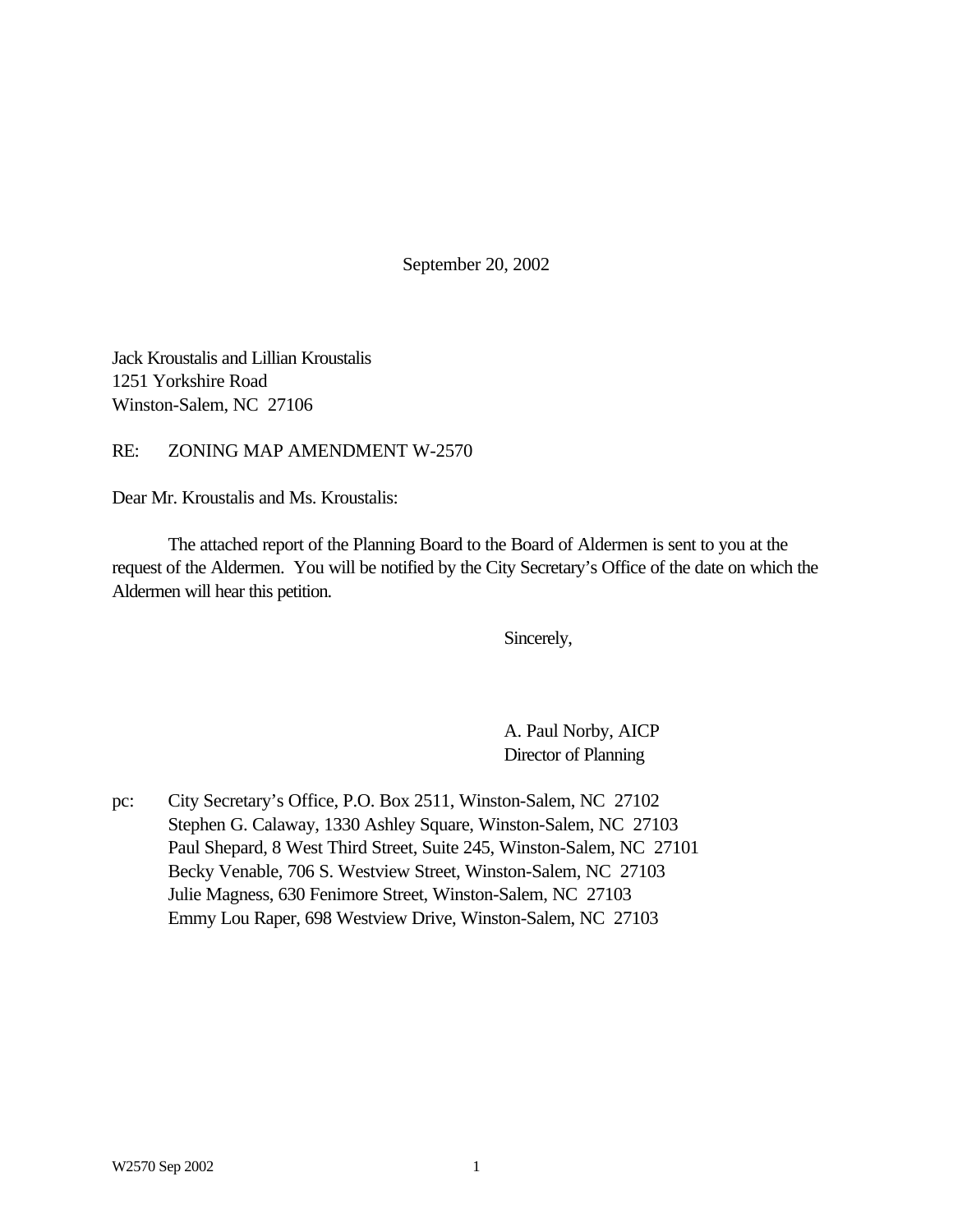## **ACTION REQUEST FORM**

**DATE**: September 20, 2002 **TO**: The Honorable Mayor and Board of Aldermen **FROM**: A. Paul Norby, AICP, Director of Planning

## **BOARD ACTION REQUEST**:

Request for Public Hearing on zoning map amendment of Jack Kroustalis and Lillian Kroustalis

## **SUMMARY OF INFORMATION**:

Zoning map amendment of Jack Kroustalis and Lillian Kroustalis from HB and HB-S (Warehousing) to LB-S (Furniture and Home Furnishings Store; Motorcycle Dealer, Retail; Store, Specialty or Miscellaneous; Offices, Miscellaneous; Professional Office; Services, Business A; Services, Personal; and Church or Religious Institution, Neighborhood): property is located on the south side of Veda Drive (private) south of Stratford Road and west of Westview Drive and at the eastern terminus of Ashwood Drive (Zoning Docket W-2570).

### **PLANNING BOARD ACTION**:

| <b>MOTION ON PETITION: APPROVAL</b> |                                         |
|-------------------------------------|-----------------------------------------|
| FOR:                                | AVANT, BOST, CLARK, DOYLE, FOLAN, KING, |
|                                     | <b>NORWOOD</b>                          |
| <b>AGAINST:</b>                     | POWELL                                  |
| SITE PLAN ACTION:                   | <b>CONFORMS</b>                         |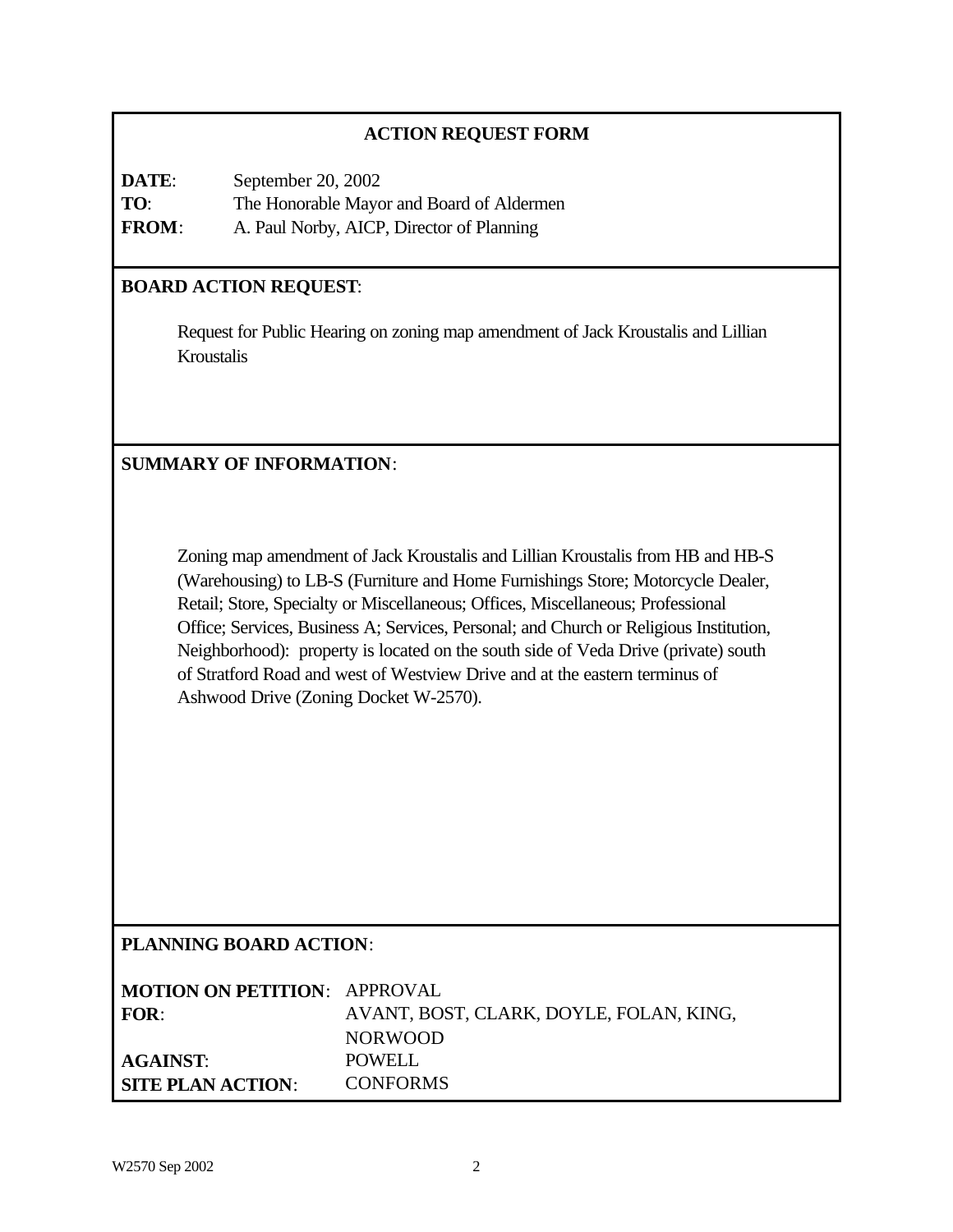#### CITY ORDINANCE - SPECIAL USE

Zoning Petition of Jack Kroustalis and Lillian Kroustalis, Docket W-2570

AN ORDINANCE AMENDING THE WINSTON-SALEM CITY ZONING ORDINANCE AND THE OFFICIAL ZONING MAP OF THE CITY OF WINSTON-SALEM, N.C.

\_\_\_\_\_\_\_\_\_\_\_\_\_\_\_\_\_\_\_\_\_\_\_\_\_\_\_\_\_\_\_\_\_

BE IT ORDAINED by the Board of Aldermen of the City of Winston-Salem as follows: Section 1. The Winston-Salem City Zoning Ordinance and the Official Zoning Map of the City of Winston-Salem, N.C. are hereby amended by changing from HB and HB-S (Warehousing) to LB-S (Furniture and Home Furnishings Store; Motorcycle Dealer, Retail; Store, Specialty or Miscellaneous; Offices, Miscellaneous; Professional Office; Services, Business A; Services, Personal; and Church or Religious Institution, Neighborhood) the zoning classification of the following described property: Tax Block 2422, Tax Lots 2-4, 5A, and 5B

Section 2. This Ordinance is adopted after approval of the site plan entitled Jack Kroustalis and Lillian Kroustalis and identified as Attachment "A" of the Special Use District Permit issued by the Board of Aldermen the \_\_\_\_\_\_\_ day of \_\_\_\_\_\_\_\_\_\_\_\_\_\_\_\_\_\_, to Jack Kroustalis and Lillian Kroustalis.

Section 3. The Board of Aldermen hereby directs the issuance of a Special Use District Permit pursuant to the Zoning Ordinance of the *Unified Development Ordinances* for a development to be known as Jack Kroustalis and Lillian Kroustalis. Said Special Use District Permit and site plan with associated documents are attached hereto and incorporated herein.

Section 4. This Ordinance shall be effective from and after its adoption.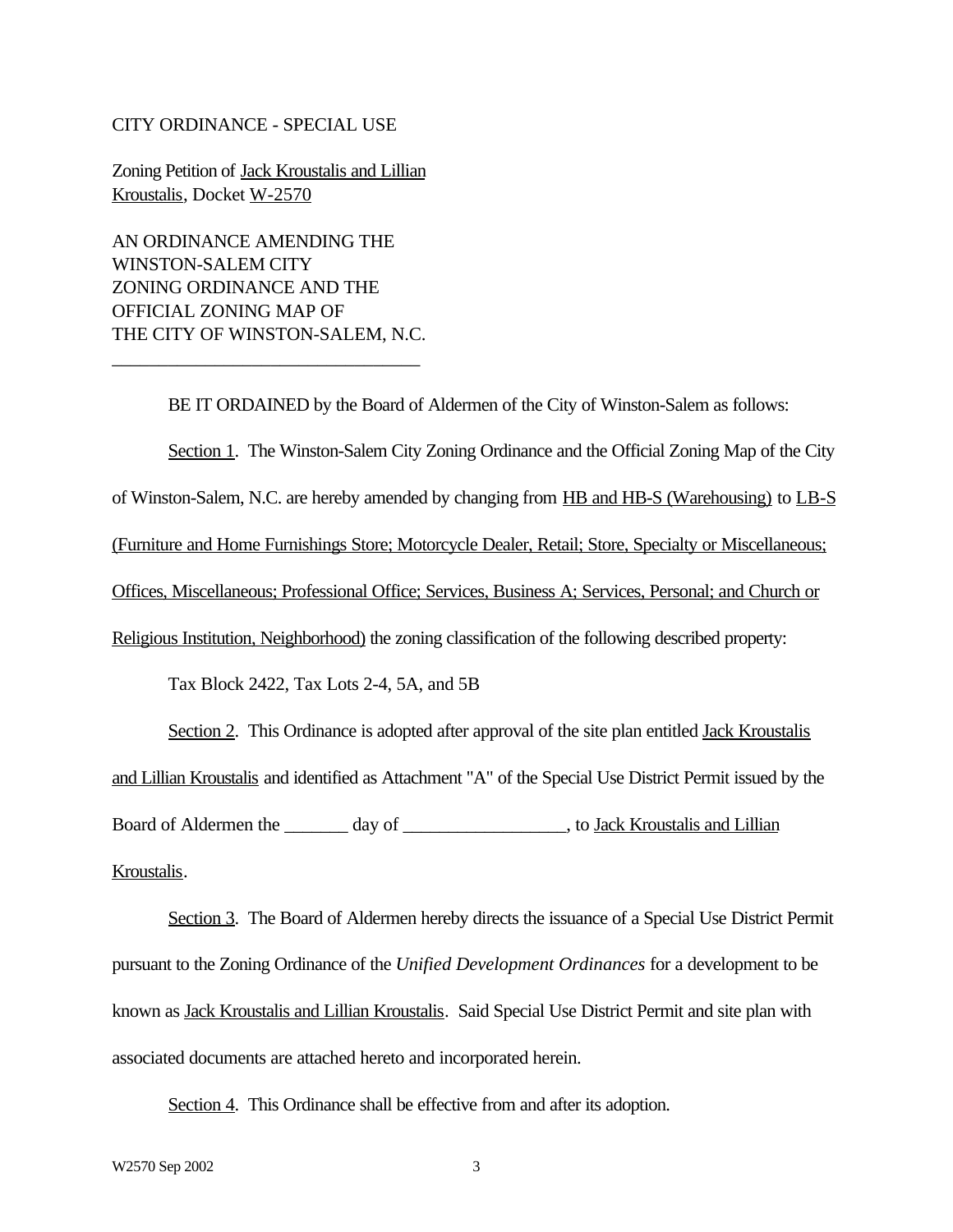#### CITY - SPECIAL USE DISTRICT PERMIT

#### SPECIAL USE DISTRICT PERMIT

Issued by the Board of Aldermen

of the City of Winston-Salem

The Board of Aldermen of the City of Winston-Salem issues a Special Use District Permit for

the site shown on the site plan map included in this zoning petition of Jack Kroustalis and Lillian

Kroustalis, (Zoning Docket  $W-2570$ ). The site shall be developed in accordance with the plan

approved by the Board and bearing the inscription: "Attachment A, Special Use District Permit for

LB-S (Furniture and Home Furnishings Store; Motorcycle Dealer, Retail; Store, Specialty or

Miscellaneous; Offices, Miscellaneous; Professional Office; Services, Business A; Services, Personal;

and Church or Religious Institution, Neighborhood), approved by the Winston-Salem Board of

Aldermen the  $\_\_\_\_$  day of  $\_\_\_\_\_\_\_$ . 20 $\_\_\_\_\$  and signed, provided the property

is developed in accordance with requirements of the LB-S zoning district of the Zoning Ordinance of

the *Unified Development Ordinances*, the Erosion Control Ordinance, and other applicable laws, and

the following additional conditions be met:

#### C **PRIOR TO THE ISSUANCE OF ANY PERMITS**

- a. Developer shall remove existing canopy over dock area since the canopy does not meet the minimum 40-foot setback from a residential zoning district.
- b. Developer shall install a type II bufferyard as required in the UDO or a variance must be approved by the City Zoning Board of Adjustment.
- c. Curb shall be installed along the entire western and southeastern perimeter adjacent to residential properties.
- d. All buffering required by previous zoning change shall be installed and maintained as required on prior site plan.
- e. No repairs, testing, or traveling of motorcycles or other kinds of vehicles outside the site on the rear of the property.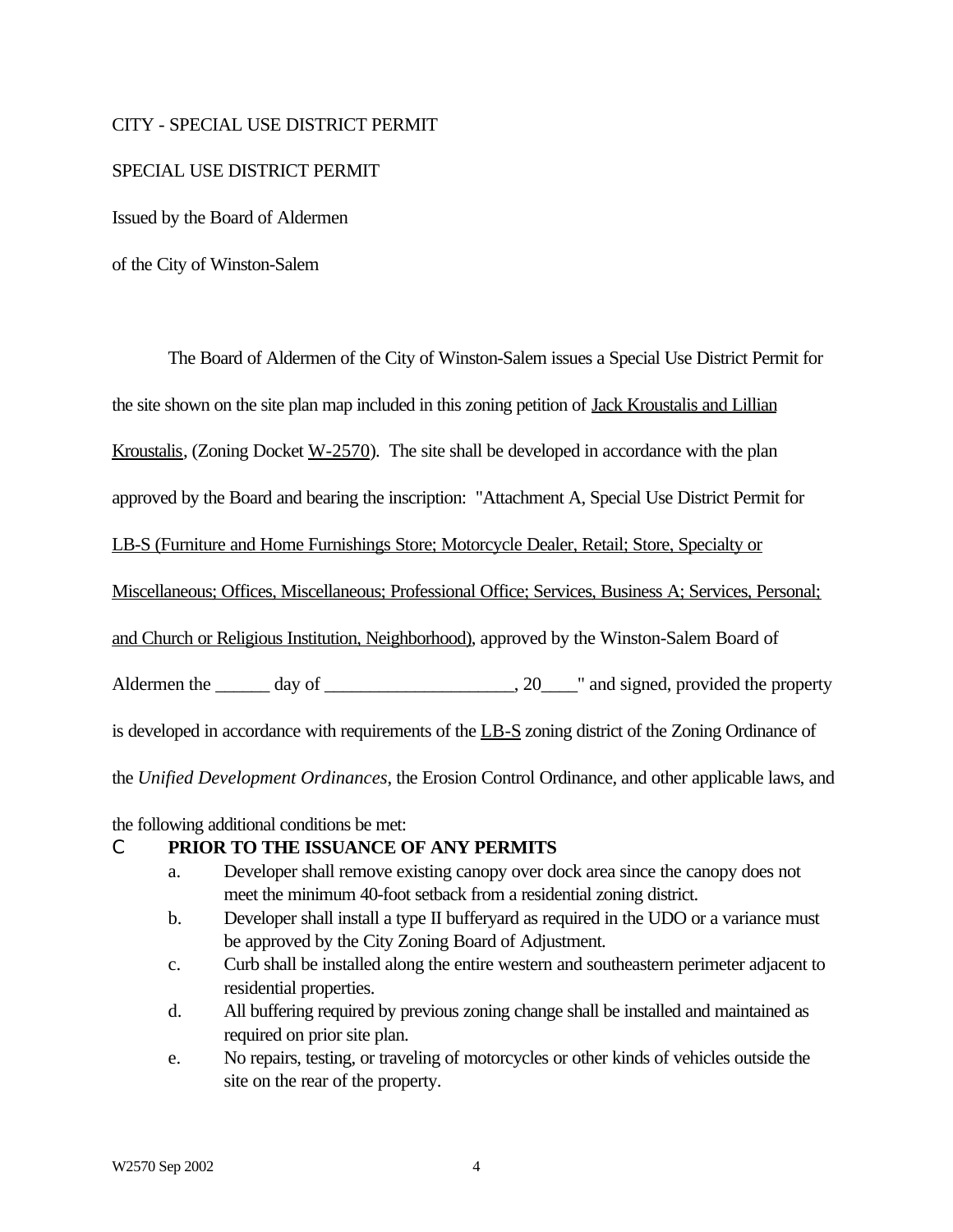- f. No trucks permitted down the access along the southwest property line.
- g. A sign will be posted prohibiting vehicular traffic down the west side of the building except for emergency vehicles and automobile parking.
- h. The loading dock access will be reoriented to the north rather than the south on the east side of the building.
- i. An undisturbed buffer will be maintained beyond the required parking toward the corner where the northeast line meets the southwest line.

# C **OTHER REQUIREMENTS**

a. Any new or replacement signage shall be limited to one (1) monument sign with a maximum height of five (5) feet and a maximum area of thirty six (36) square feet.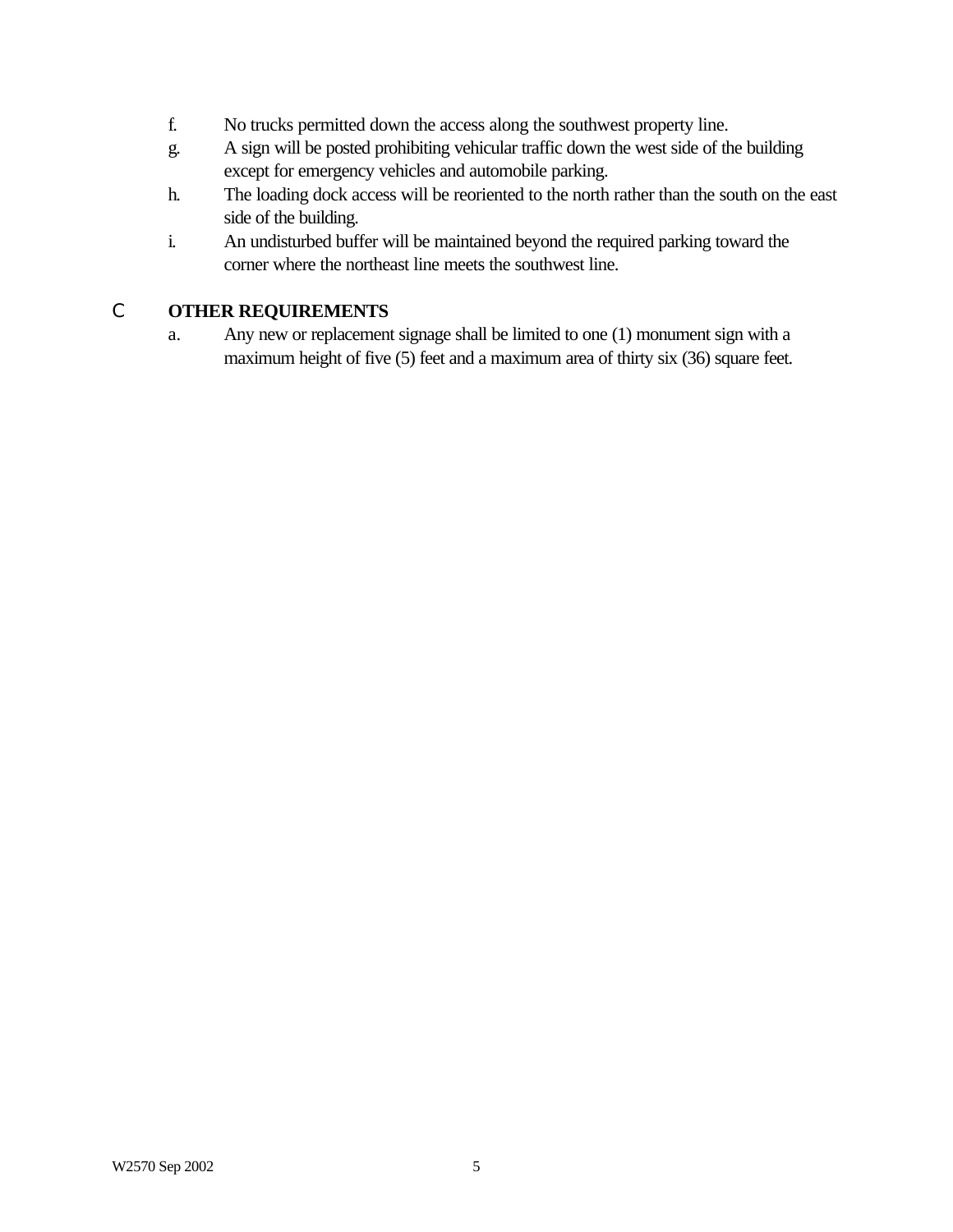### **ZONING STAFF REPORT**

**DOCKET #** W-2570 **STAFF:** Gary Roberts

Petitioner(s): Jack Kroustalis and Lillian Kroustalis Ownership: Same

### **CONTINUANCE HISTORY**

The zoning petition was continued from the August 8, 2002 Planning Board meeting in order to allow for continued discussion between the petitioner and the adjoining property owners.

#### **REQUEST**

From: **HB** and **HB-S** Highway Business District (Warehousing) To: LB-S Limited Business District (Furniture and Home Furnishings Store; Motorcycle Dealer, Retail; Store, Specialty or Miscellaneous; Offices, Miscellaneous; Professional Office; Services Business A; Services, Personal; and Church or Religious Institution, Neighborhood)

Both general and special use district zoning were discussed with the applicant(s) who decided to pursue the zoning as requested.

Acreage: 2.38 acres

## **LOCATION**

Street: South side of Veda Drive (private), south of Stratford Road. Jurisdiction: City of Winston-Salem. Ward: Southwest.

### **SITE PLAN**

Proposed Use: Multiple Business Uses. Square Footage: 43,425 square feet (existing). Building Height: One commercial story. Parking: Required: 53 spaces; proposed: 54 spaces. Bufferyard Requirements: Type II bufferyard, (variance will be necessary in some locations). Vehicular Use Landscaping Standards Requirements: UDO standards apply.

### **PROPERTY SITE/IMMEDIATE AREA**

Existing Structures on Site: Large commercial building housing a motorcycle dealership and a furniture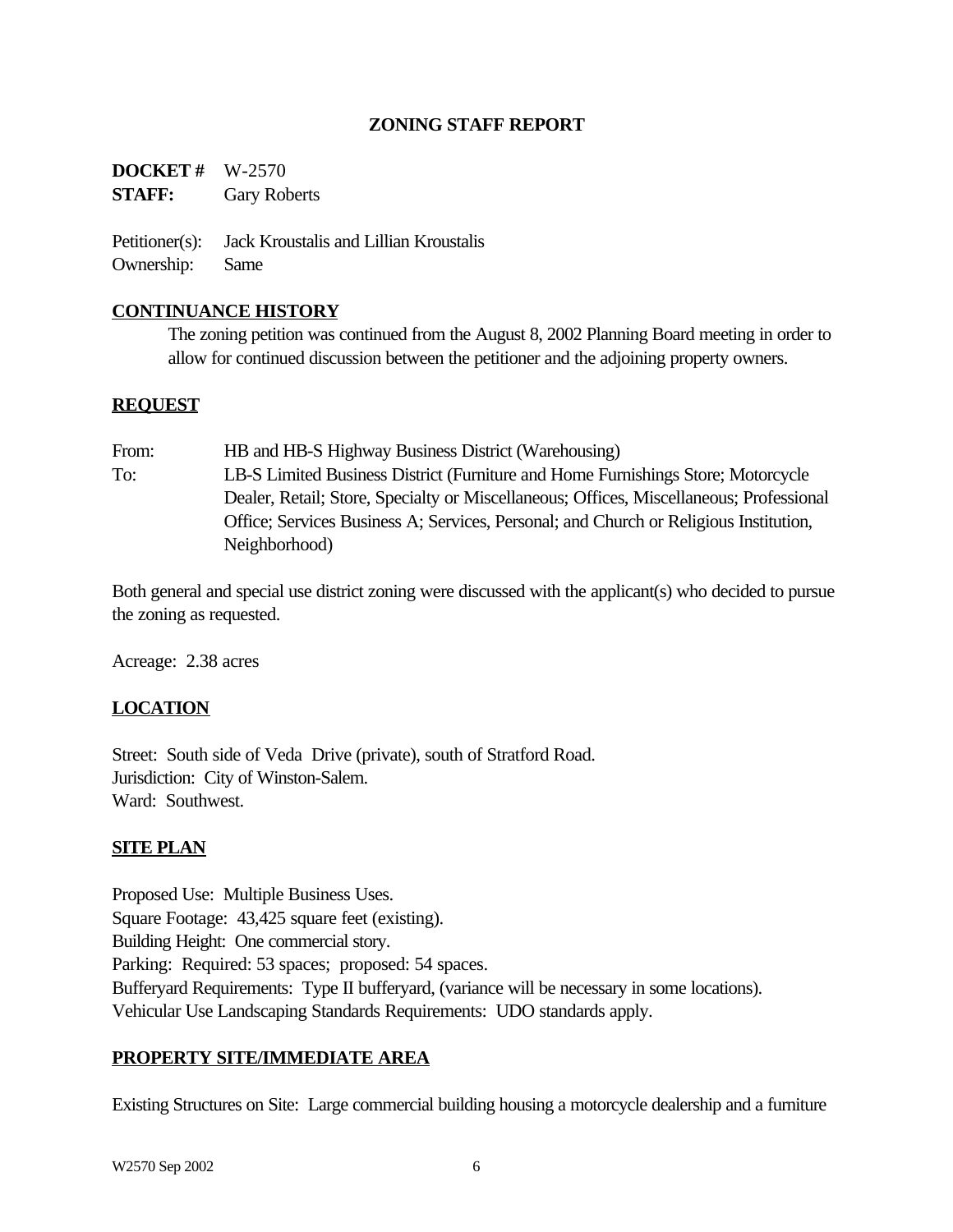store.

Adjacent Uses:

| North -     | Multiple commercial uses zoned HB.                                |
|-------------|-------------------------------------------------------------------|
| East -      | Single family home zoned RS-9 and commercial properties zoned HB. |
| Southeast - | Single family homes zoned RS-9.                                   |
| South -     | Single family homes zoned RS-9.                                   |
| West -      | Single family homes zoned RS-9.                                   |

### **GENERAL AREA**

Character/Maintenance: Heavy commercial activity along frontage on Stratford Road and well maintained single family residential uses located to the side and rear.

Development Pace: Moderate to rapid.

# **PHYSICAL FEATURES/ENVIRONMENTAL REVIEW**

Impact on Existing Features: No building expansions proposed on site plan. Topography: Site slopes gently downward toward the southwest and southeast. Vegetation/habitat: The subject property is currently developed. Watershed: Site is not within the boundaries of a water supply watershed.

### **TRANSPORTATION**

Direct Access to Site: Veda Drive (private) via Stratford Road and Best Lane. Street Classification: Stratford Road - major thoroughfare; Best Lane - local. Average Daily Traffic Count/Estimated Capacity at Level of Service D (Vehicles per Day): Stratford Road between Knollwood Street and Bethesda Road = 24,000 / 26,900 Trip Generation/Existing Zoning: HB & HB-S Not available (portion of site is zoned general use). Trip Generation/Proposed Zoning: LB-S 43,425/1,000 x 40.67 (Specialty Store Trip Rate) = 1,766 Trips per Day. Sidewalks: North side of Stratford Road. Transit: Routes 19 and 20 along Stratford Road. Bike: None.

## **HISTORY**

Relevant Zoning Cases:

1. W-2389; HB and LI-S to PB-S; approved May 15, 2000; northwest corner of Stratford Road and Mission Road, 300 feet northwest of current site; 1.43 acres; Planning Board and staff recommended approval.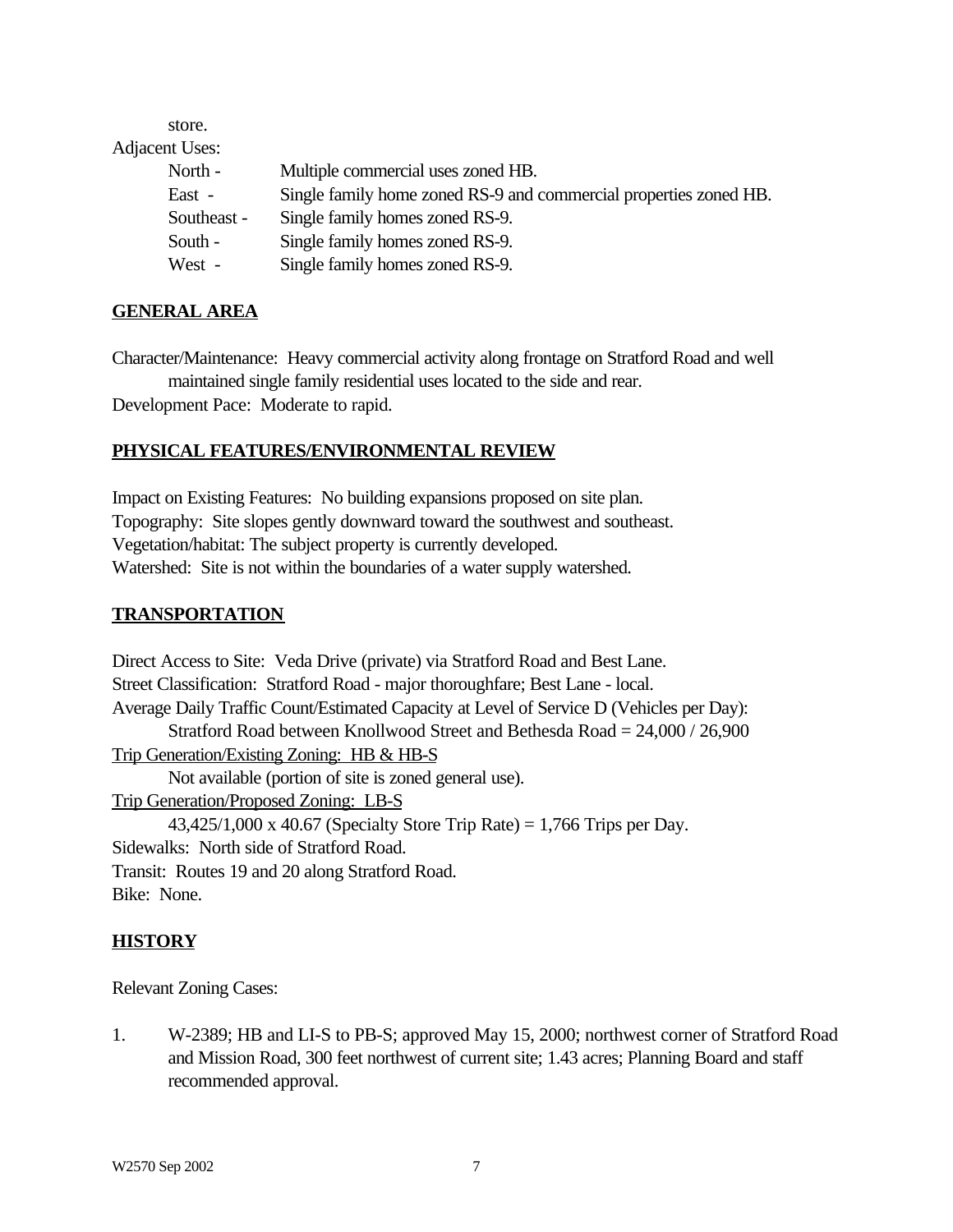- 2. W-1082; R-4 to B-2-S (Wholesale Storage and Sales); approved December 5, 1983; rear portion of 599 South Stratford Road, portion of current site; 0.82 acre; Planning Board and staff recommended approval.
- 3. W-974; R-4 to B-3-S (Wholesale Storage, or Sales or Storage Services); denied October 4, 1982; rear portion of 599 South Stratford Road, portion of current site; 0.33 acre; Planning Board and staff recommended approval.

## **CONFORMITY TO PLANS**

GMP Area (*Legacy*): Urban Neighborhoods (GMA 2).

Relevant Comprehensive Plan Recommendation(s): Rehabilitation and reuse of existing structures are encouraged. Promote economic development that is compatible with existing residential neighborhoods and other business developments. Protect residential areas from inappropriate commercial and industrial encroachment.

Area Plan/Development Guide: *Ardmore Area Plan* (1984/1985).

Relevant Development Guide Recommendation(s): The *Ardmore Area Plan* considered the subject property 'developed' when written and did not consider/propose any alternative land uses. The narrative of the plan recommends:

Consolidate commercial uses at existing locations.

Buffer existing single-family residential areas from more intensive land uses by requiring screening and increased setbacks through the site plan design process. Improve the visual environment of commercial areas.

# **ANALYSIS**

The request is to rezone 2.38 acres located at the end of Veda Drive from HB and HB-S to LB-S. The site currently includes the Furniture Consignment Emporium and the rear portion of the adjacent Honda Mortorcycle dealership. The majority of said dealership is not included in the petition and would remain zoned HB.

The surrounding properties are a combination of highway business uses and single family residences. Eleven residences within the Knollwood Manor neighborhood directly abut the subject property along the southeastern and southwestern property lines. To the north and northwest are the motorcycle dealership and multiple commercial uses located on the opposite side of Stratford Road.

The HB-S portion of the site consists of 0.82 acre which was rezoned from single family residential in 1983 for wholesale storage and sales (Zoning docket W-1082). Approval of that petition enabled Foodcraft Equipment Company, the tenant at that time, to add a 12,800 square foot addition onto the back of the existing building. The addition was constructed under the previous B-2 twenty (20) foot setback as opposed to the currently required forty (40) foot building setback. The space within the twenty (20) foot setback was noted as a fire lane and has been used for tractor trailer access to the rear loading dock. A subsequent site plan amendment permitted the property owner to meet some of the bufferyard requirements by installing plantings on two of the adjacent residential properties. There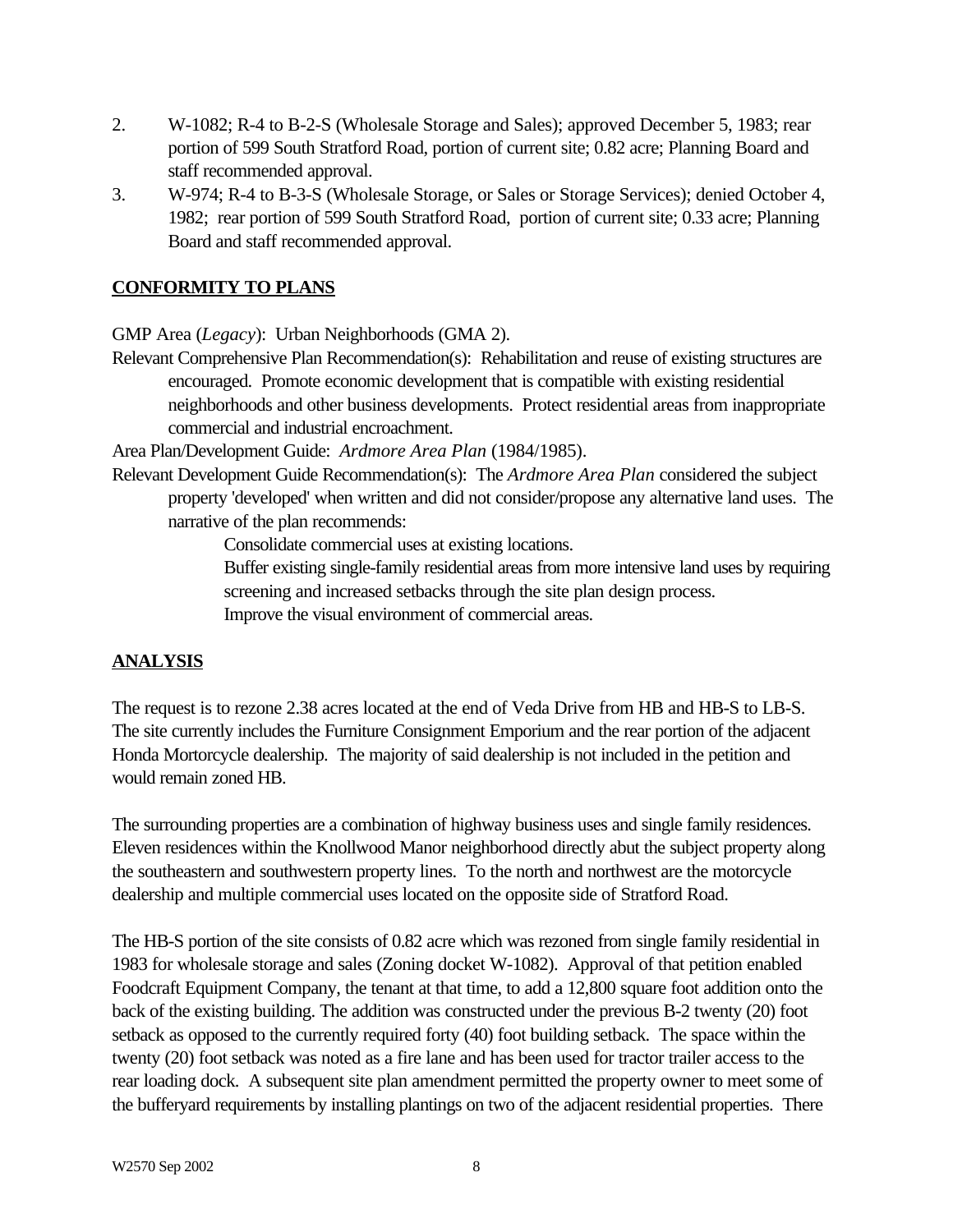is no room for any additional buffering on either side of the building. Foodcraft Equipment Company was later replaced by the existing furniture sales operation.

While the LB district is generally less intensive than the HB district, the current request would broaden the list of permitted uses to include: Furniture and Home Furnishings Store; Motorcycle Dealer; Retail Store, Specialty or Miscellaneous; Offices, Miscellaneous; Professional Office; Services Business A; Services, Personal; and Church or Religious Institution, Neighborhood.

Because the subject property is wedged between two residential areas, staff is concerned about the impact the proposed uses will have on the adjoining eleven single family homes. Staff sees the request as an intensification in permitted uses on an already very compact site and therefore recommends denial.

Staff has met separately with representatives of the petitioner and the adjacent property owners. However, no amendments to the site plan or overall request have been volunteered as of this writing and staff's recommendation for denial remains.

# **FINDINGS**

- 1. *Legacy* recommends protection of residential areas from inappropriate commercial and industrial encroachment.
- 2. The *Ardmore Area Plan* recommends buffering existing single-family residential areas from more intensive land uses by requiring screening and increased setbacks through the site plan design process and to improve the visual environment of commercial areas.
- 3. The proposed request would allow an intensification of the existing land use on an already very compact site with an increased impact on the neighboring residential properties.

# **STAFF RECOMMENDATION**

## Zoning: **DENIAL**.

Site Plan: Staff certifies that **the site plan meets all code requirements**, and recommends the following conditions:

## C **PRIOR TO THE ISSUANCE OF ANY PERMITS**

- a. Developer shall remove existing canopy over dock area since the canopy does not meet the minumum 40 foot setback from a residential zoning district.
- b. Developer shall install a Type II bufferyard as required in the UDO or a varience must be approved by the City Board of Adjustment.

## C **OTHER REQUIREMENTS**

a. Any new or replacement signage shall be limited to one (1) monument sign with a maximum height of five (5) feet and a maximum area of thirty six (36) square feet.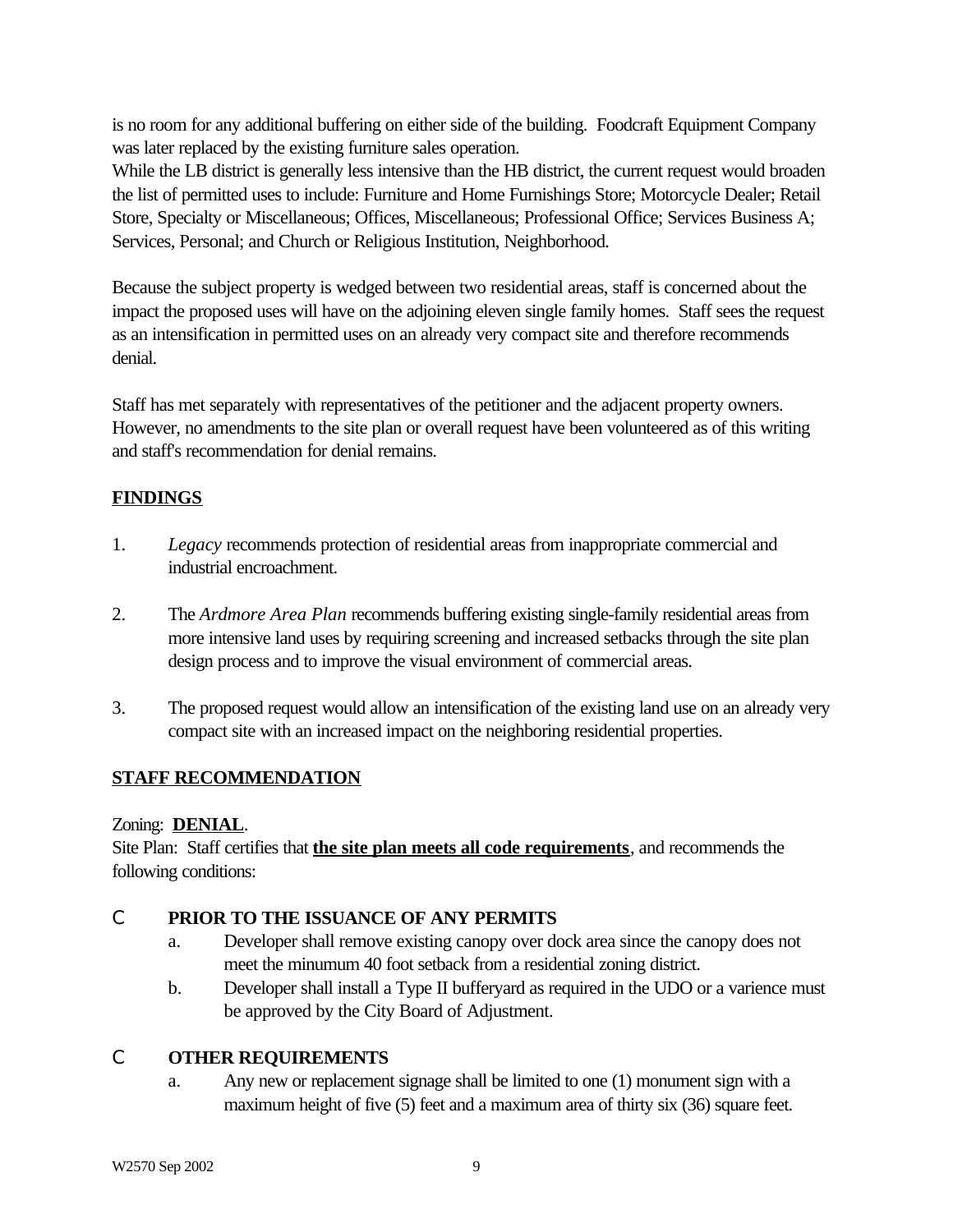#### **PUBLIC HEARING** - August 8, 2002

Gary Roberts presented the staff report.

FOR:

#### Steve Calaway, 1330 Ashley Square, Winston-Salem, NC 27103

- Explained that one lot is owned by Lewis Hubbard. The triangle under petition is owned by Jack Kroustalis. The Hubbard property is leased to Honda of Winston-Salem. The frontage of the Kroustalis property back to a loading dock is leased to Consignment Furniture of Winston-Salem. The remainder of the building is also leased to Honda of Winston-Salem, Rick and Dick Chapell who are here. The way this came about was that the renters wanted to enclose the building on the northeast side where there is a "U" shaped indentation. They couldn't get a permit without rezoning. There's no reason for going to LB-S except that the uses they desire are allowed in LB-S and it's a less intensive use than HB-S. Another reason this came about is that this was originally (1983 and before that) zoned under B-2 and had a 20-foot setback which is why the south west side has a twenty-foot setback.
	- The only thing that is not up to status is the bufferzone where some of the bushes and trees are not as healthy as they once were. Everyone understands that if anyone calls Mr. Smith's crowd (Inspections Division), he tells somebody to go tell them they got to go put the bushes back and if they don't go to do it, they go to court.
	- The back of the building will primarily be their storage room where they stack these vehicles on top of each other.
	- What they sell at Honda of Winston-Salem are Honda cycles, scooters, off-road bikes, ATVs, Honda lawn and garden equipment, Honda generators, scooters, Kawasaki personal water crafts, Kawasaki mule utility vehicles, Kawasaki generators, SeaDoo personal water crafts, Bomadeer ATVs, youth carts, parts and sales and service, and clothing for people who ride these vehicles. They also do the service for the Winston-Salem police squadron.
	- If you talk about Stratford Road, there's every kind of business, industry, lights, noise, traffic, everything that you can imagine, everything that we have in the book is located out there.

The subdivision has been here since the seventies and eighties.

- The building is not going away and we are trying to make the best of the situation at hand. No matter what you do to the zoning, the uses will probably remain the same.
- There's a vineyard with grass that is shown on the site plan to be maintained.
- They can use the warehouse by going around the building, but it seems preferable to rezone it, build a loading dock here, and not have to go around the building every time you want to take something out.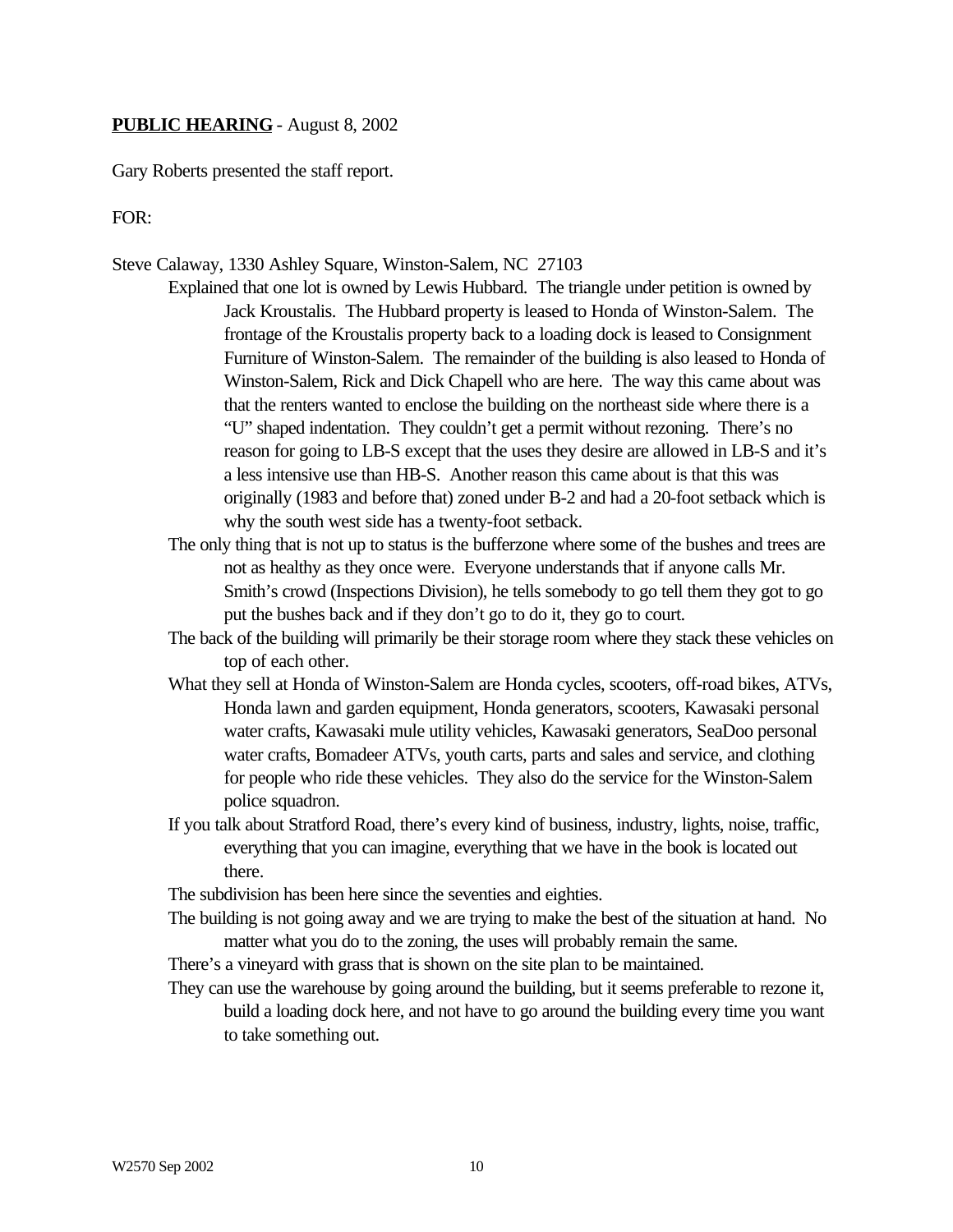Paul Shepard, 8 West Third Street, Suite 245, Winston-Salem, NC 27101

I am the attorney for the residents who encircle this site. They have been there for 50-60 years.

- Many of them were involved back in 1983 and a part of their feelings today is a feeling that some of the conditions and assurances that were made back in 1983 were never carried out.
- Mr. Calaway mentioned that sometimes buffering will die out when you're talking about vegetation. Certainly we understand that. But some of the things, like the water drainage areas, there was an earth swale that was required, appears to have never been built.
- There were supposed to be some white pines on the northwest section and they were apparently never planted either. Of course, this is not a presentation to the Zoning Board. This is a presentation to the Planning Board, so I do want to address the zoning that's required here. If all that was really wished here was to connect those two buildings was to connect those two buildings, he could do that today.
- The area where they want to build a connection between the two buildings is totally off-site, so that can be done today without doing anything here. The reason the residents oppose this is that when you come right down to it, what you are talking about is an expansion of a motor cycle dealership with all the attendant noise and intensification of activity that occurs naturally from a motorcycle dealership. They understand there's a motorcycle dealership where it is right now. And they even understand that it could be expanded off-site. But this zoning today would enable to use what is now only for warehouse use to also be for the motorcycle use, the furniture shop use, or any of the other plethora of activities that were listed as possible uses. Another problem this neighborhood has had all the while is an area that, the present zoning and the proposed zoning show as being parking for vehicles. But what is actually being done back here is to use this area for these great big trucks to come back here, turn around here, park here, and unload here. So the tractor-trailers and trucks coming down in this area have a very profound noise impact on the neighborhood properties. So it is more than just a question of getting the visual buffer enlarged. That would be just a minimum. There would also be severe concerns in regard to noise. It's interesting, I think, in this case, since the tenants are tenants of Mr. Hubbard, they could have joined together to make an overall special use request for the entire site and then shown the buffering and then everything that is really needed to shield out a motorcycle use from the neighboring properties, but even if this zoning is approved, you're still going to have a zoning line go right down the middle of a building. Right now it's right down the middle of a building, but even after this is done it would be right down the middle of the building. So this doesn't really solve the problem.
- It is for this reason that the neighborhood and the residents in the neighborhood, many of whom are here today, are opposed to this rezoning. They agree with the staff that this zoning request should be denied. I've also asked them to make some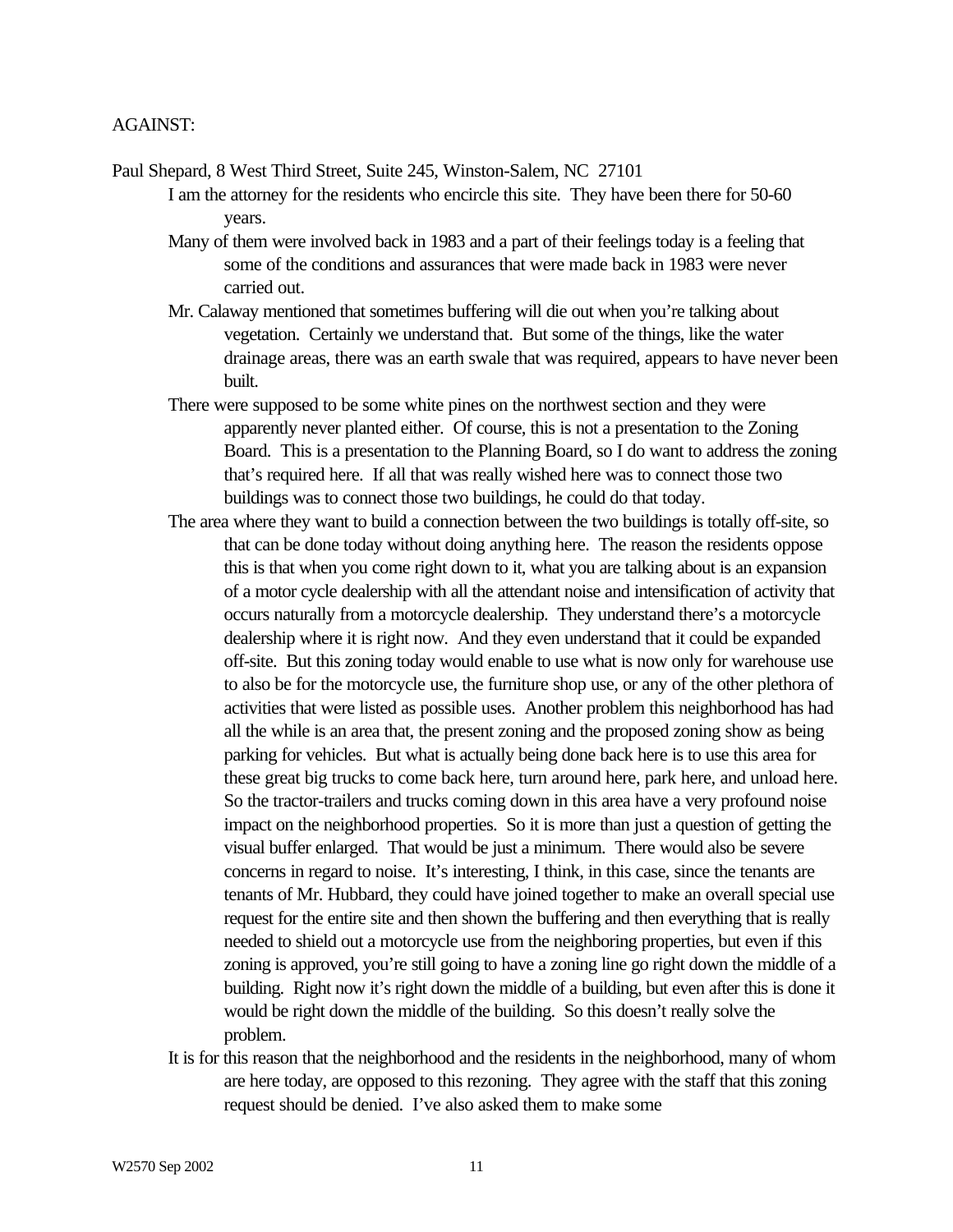suggestions with regard to the site plan because you all have to recommend not only as to whether you think the zoning ought to be approved or not, but what conditions you think ought to be imposed on the site plan in the event that the property is ever zoned. I have faxed a copy of that to Mr. Calaway this morning, I gave a copy to staff. Just briefly, some of the site plan requests we would have in this matter are that, since the earth swale was never really constructed last time to control the water, it is that you have a concrete curb going all the way up from the Railroad right-of-way clear to the corner and back this way because that would keep the water from draining on the adjacent properties. There's been a severe problem with water drainage.

Secondly, we would request that all the buffering that wasn't completed or up-to-snuff from the previous zoning application be done on this one and in addition to that, the area where the motor cycle dealership would be would also have a sound buffer. I looked at the site. At this time there are railroad ties going down there. You could make a brick wall eight-foot high which would act as a sound buffer to try and sound out the noise of the motorcycles.

That no trucks be permitted in the southernmost corner.

- That there be no repairs, storage, starting, or testing of motorcycles or boats outside the building on site.
- The area where the grapevines are right now should remain as a totally undisturbed buffer to remain in its vegetative state. That's right at the corner.
- I'm not sure staff would agree to this one, but the business could operate no earlier than eight o'clock in the morning and no later than 6 p.m. at night. I know sometimes you'll have problems with enforceability, but I would like to suggest that. I think that is something that the residents could keep an eye on and if it was violated it could be reported.
- I would like to ask the residents who came here, who are adjacent to this property, to stand. About 13 people stood.
- Becky Venable, 706 S. Westview Street, Winston-Salem, NC 27103

I've lived here since 1978.

I am definitely opposed to this.

- In the past, when we complained to the owner about the noise, he parked tractor trailers as close to our fence as possible.
- When I talked to him about the trees that he didn't plant and the red-tips, he told me he planted them, but he wasn't responsible if they died.

Finally, we planted our own trees and red-tips.

- There should be absolutely no business activity allowed in this triangular section including the storage of junked motorized vehicles.
- The rezoning would require a variance in the bufferyard requirements. I think that should not be permitted.
- The current site is an extremely compact site that really is not suited for a business use in the residential area.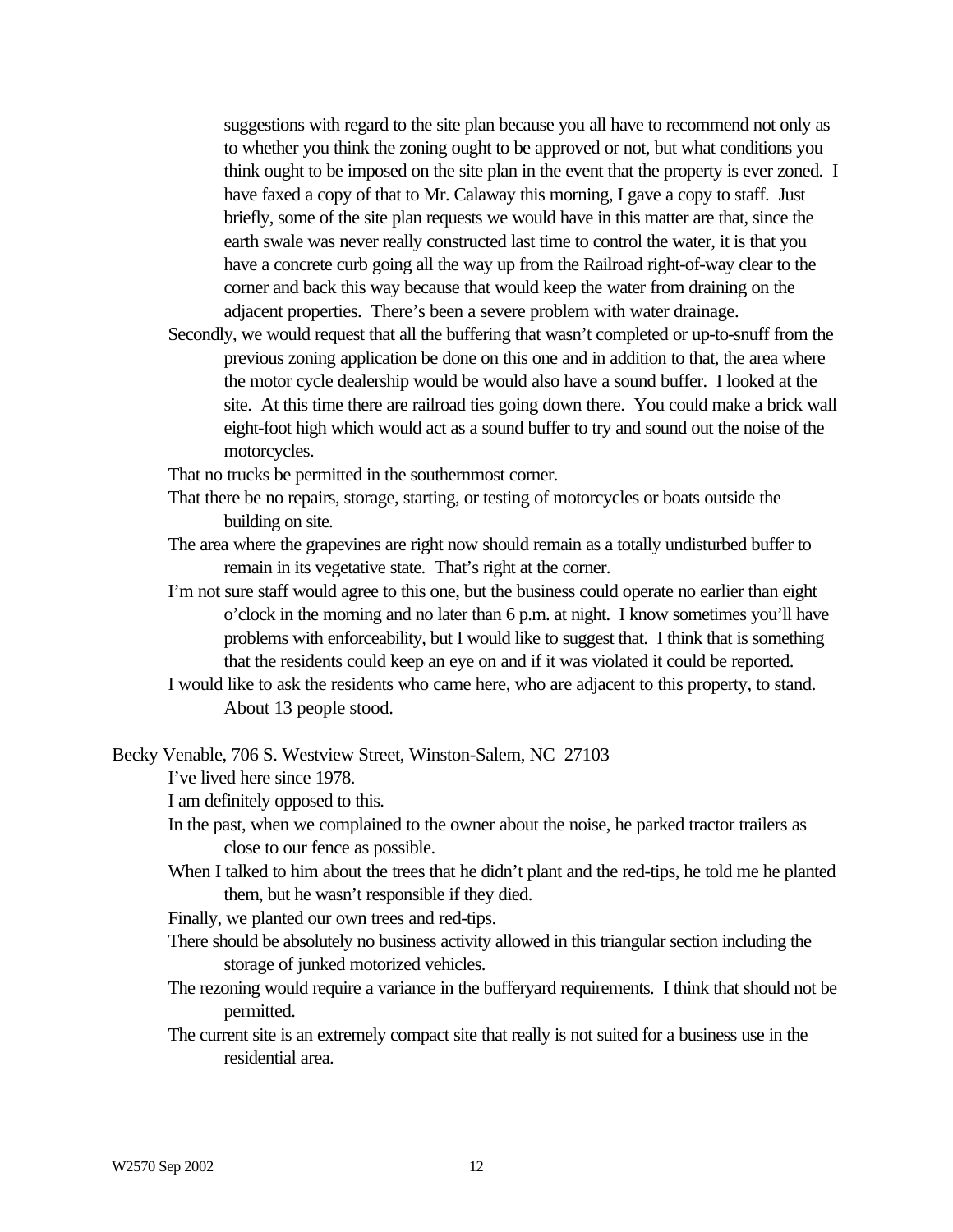- I don't have a problem with the store fronts on Stratford Road. My problem is with the business use of the wedge shape parcel at the very back that is right at my back yard. Now tractor-tractor trucks circle the building. This is just not compatible with a residential neighborhood.
- It is my understanding that *Legacy* and the *Ardmore Area Plan* recommend the protection of residential areas as well as buffering and setbacks.

Julie Magness, 630 Fenimore Street, Winston-Salem, NC 27103

I am vice-president of the Ardmore Neighborhood Association. The ANA Board voted unanimously last night to support the residents last night based on two conditions: The original conditions were not met. If these conditions were revisited and met or revised, it would be easier to move ahead. If a sound barrier is put up, since a buffer is obviously an issue, it would go a long way toward eliminating enforcement issues in the future. It would be a good overall solution to help the business come into compliance, get what they want and need, and create the buffer that is not possible right now in the neighborhood.

If the conditions were all met, the ANA Board would consider support the petitioner.

Emmy Lou Raper, 698 Westview Drive, Winston-Salem, NC 27103 Noise is still there even with my newly installed privacy fence.

#### **WORK SESSION**

During discussion by the Planning Board, the following points were made:

- 1. If the petitioners are willing to come into compliance with previous agreements, and entertain some of the suggestions of the residents, a continuance may resolve some of these issues.
- 2. Mr. Calaway we haven't had any chance to get a cost on brick walls and sound barriers. We can agree on hours of operation of 8am to 8pm, although I understand that Mr. Smith doesn't like to legislate that. They don't work 24-hour shifts, but they do respond to complaints. We aren't prepared to agree on the wall at this point, but whatever the statutory buffering is now or was when they got the '83 zoning, they agree to do exactly.

MOTION: John Bost moved continuance of the zoning map amendment and site plan to September 12, 2002.

### SECOND: Arnold King

The Board noted that their expectation for the continuance is that the proponents and opponents get together and see if they can come up with an agreement, the results of which would be brought to staff. Issues which should be addressed include the technical part of the zoning (HB, HB-S, LB-S, or whatever), a better attempt at compliance with 1983 conditions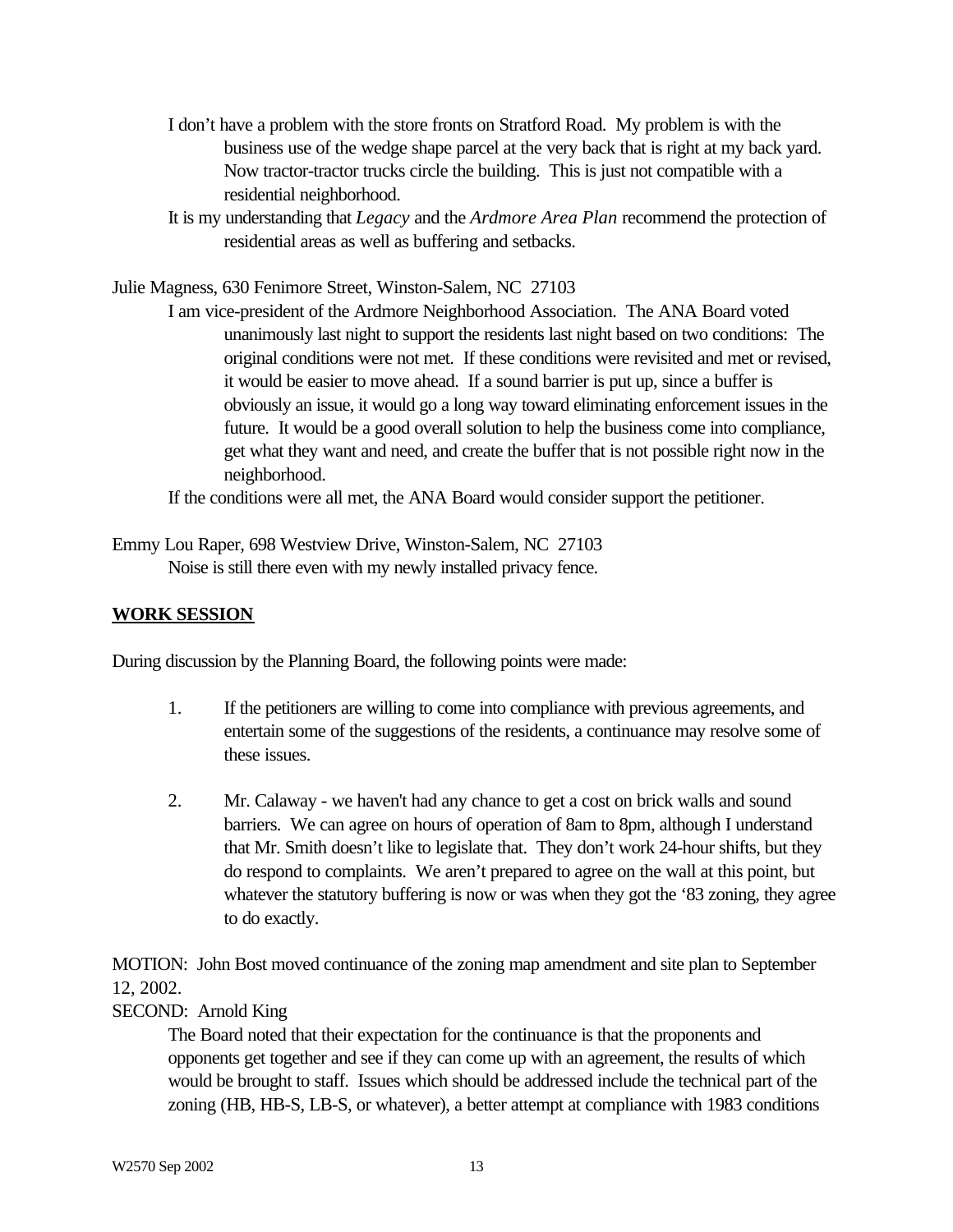and new site plan conditions especially for the vineyard area, and acceptance by the residents of the new conditions.

VOTE:

FOR: Avant, Bost, Clark, Folan, King, Norwood AGAINST: None EXCUSED: None

#### **PUBLIC HEARING** - September 12, 2002

Gary Roberts reviewed the case, noting that the public hearing had been held and closed and the Planning Board was in work session when the continuance request was approved.

Although the public hearing was held and closed at the August 8, 2002 meeting, the Planning Board offered the attorney for each side up to three minutes to summarize the status of the case at this point.

#### FOR:

Steve Calaway, 1330 Ashley Square, Winston-Salem, NC 27103

- We have submitted a revised site plan to make the buffering more intense. The site is pretty well surrounded against the residential area.
- Mr. Shepard and I have had several discussions. Where we are not in agreement is a sound wall down this line. There's not much room considering this is a fire lane going around the building from the prior cases. If you start building a wall you have to take out what vegetation is there and we'd probably lose the sound baffles that are there now.
- We have to remember this was built under the prior zoning when the side and rear yard requirements where different than they are now. The building hasn't changed, but some of the requirements have. That's why it's tight in those areas.
- I think these are honorable businesses. The Honda dealership has about \$1,750,000 in inventory and a lot of employees. Remember if they get the zoning they're requesting, they will be able to access from the loading dock area to the rest of the dealership without having to have to go around the building one way or the other. As it is now, they unload at the rear, the only way they can get to the show room is to go around the building to the front. They can't go through the building. If they get the zoning they can cut their doors and they can go through.

#### AGAINST:

Paul Shepard, 8 West Third Street, Suite 245, Winston-Salem, NC 27101

- Of the requests we made last month, they have gone back and complied with what they were required to do twenty years ago.
- The problem we have right now, and Mr. Calaway did state one thing accurately, and that is one of the biggest problems is that the trucks coming down this side to access the loading dock. One of our biggest concerns is the fact that trucks, motorcycles, four-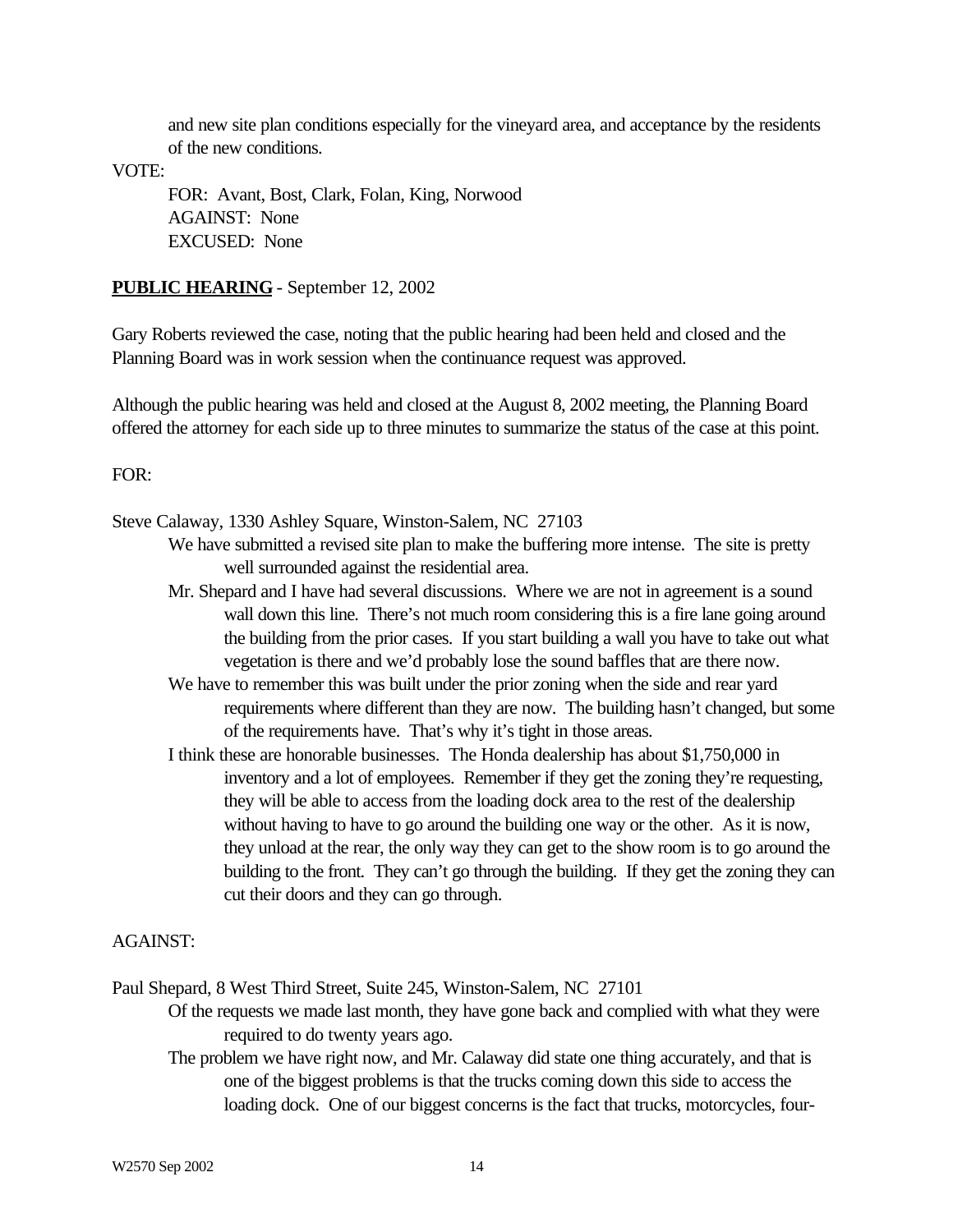wheelers, motorscooters, and everything else uses the back area and makes lots of noise for these houses along here.

- What we'd really like is to not have trucks, four-wheelers, and those kinds of things come down that side. What we were hoping for is the loading dock to be reoriented to have all of the loading and unloading come down this side and have some sort of sign there that is enforced. "Automobiles only. No motorcycles. No trucks. No four-wheelers." The staff recognized this noise problem last month when they recommended this be denied because this was too much of an intensification of a business use. At this time, the HB-S area is for warehouse only. What we're talking about is going to permit this motorcycle dealership to expand into this area. That is the concern of the neighborhood. They realize it is all zoned business right now and if we can work something out that would be better. That is why we put all these conditions down and asked for what we did. Just briefly, what they've come back with is they've addressed numbers one and two of what we've set forth and perhaps number six, but all the other things, they have not addressed.
- In summary, what we would like this board to do is, given the fact that they are not willing to put a noise buffer along just these three houses along here (northeastern side) where all the noise would be, where right now there are some railroad ties, wouldn't disturb the present vegetation, and to reorient the loading docks so all the trucks come here and there aren't other vehicles allowed back there. Thank you.

#### **WORK SESSION**

During discussion by the Planning Board, the following points were made:

- 1. One of the concerns is enforcement regarding the use of the southernmost tip of this property.
- 2. The neighbors realize this request replaces the HB-S zoning which legally limits use of the southernmost portion of the site to warehouse uses with LB-S zoning which allows motorcycle dealership uses all the way back to their property lines with minimal buffering. They want some guarantees that conditions won't grow worse than they already are.
- 3. Expansion of the business is probably going to be within the facility and this rezoning request will allow better flow of inventory within the facility.
- 4. Inspections can monitor the situation through complaints and if the situation were not resolved could ultimately cite civil penalties or go to court.

MOTION: John Bost moved approval of the zoning map amendment, certified that the site plan meets all code requirements, and includes recommended staff conditions, with the following added conditions: